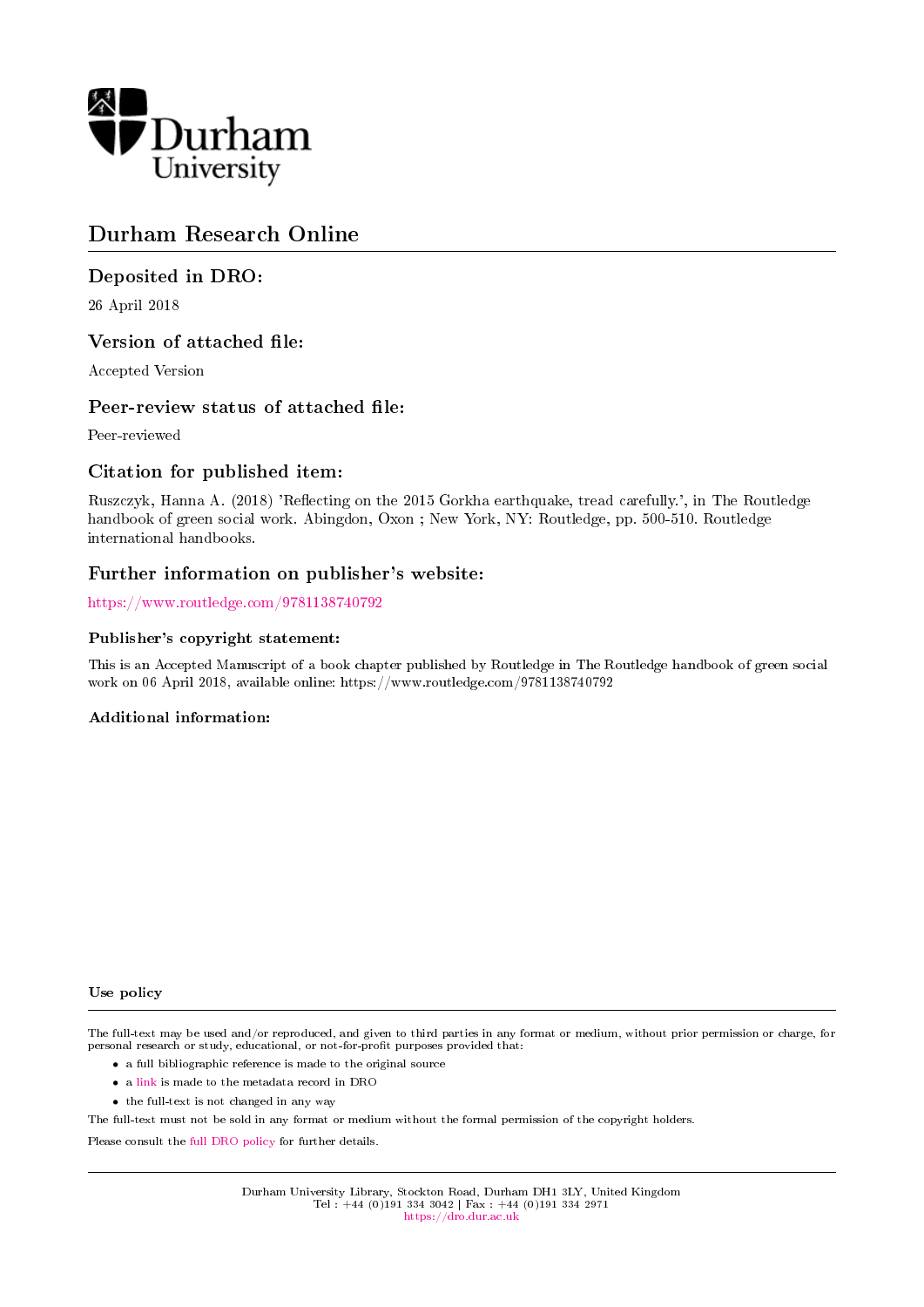**Formatted:** Width: 21 cm, Height: 29.7 cm

# Reflecting on the 2015 Gorkha earthquake, tread carefully

### Hanna A. Ruszczyk

### Introduction

I write this chapter from the perspective of a social scientist, a human geographery PhD researcher who was investigating community resilience to earthquakes, as well as a practitioner who had worked for the United Nations (UN) in different countries for over a decade. First, I reflect on my experiences during and after the 2015 Gorkha earthquake in Nepal as well as on my role as a privileged foreign researcher who could leave for safety. Briefly, I reflect on what the earthquake allowed to happen in Nepal in the subsequent two years. The Gorkha earthquake sequence (including the 12 May earthquake) killed almost 9,000, injured 22,000 and devastated almost 800,000 homes (GofN, Ministry of Home Affairs et al., 2015). Most homes remain to be rebuilt over two years later due to delays in government handling of the disaster. Second, I consider ethical issues in relation to being a foreign researcher in a disaster. I consider how to approach settings, which are vastly different from one's own, and how to consider providing support to people in difficult and trying times. Natural hazard events occur with regularitly but humans turn them into disasters. Over 40 years ago, O'Keefe et al. (1976) put forward the argument that there is no such thing as a 'natural disaster'. Society does not seem to have learnt the significance of this statement.

## An earthquake

Commented [AuQ1]: The title in the TOC is listed as: "Reflecting on the earthquake, tread carefully." Which title is correct?

Commented [HR2]: Please use this title

# 41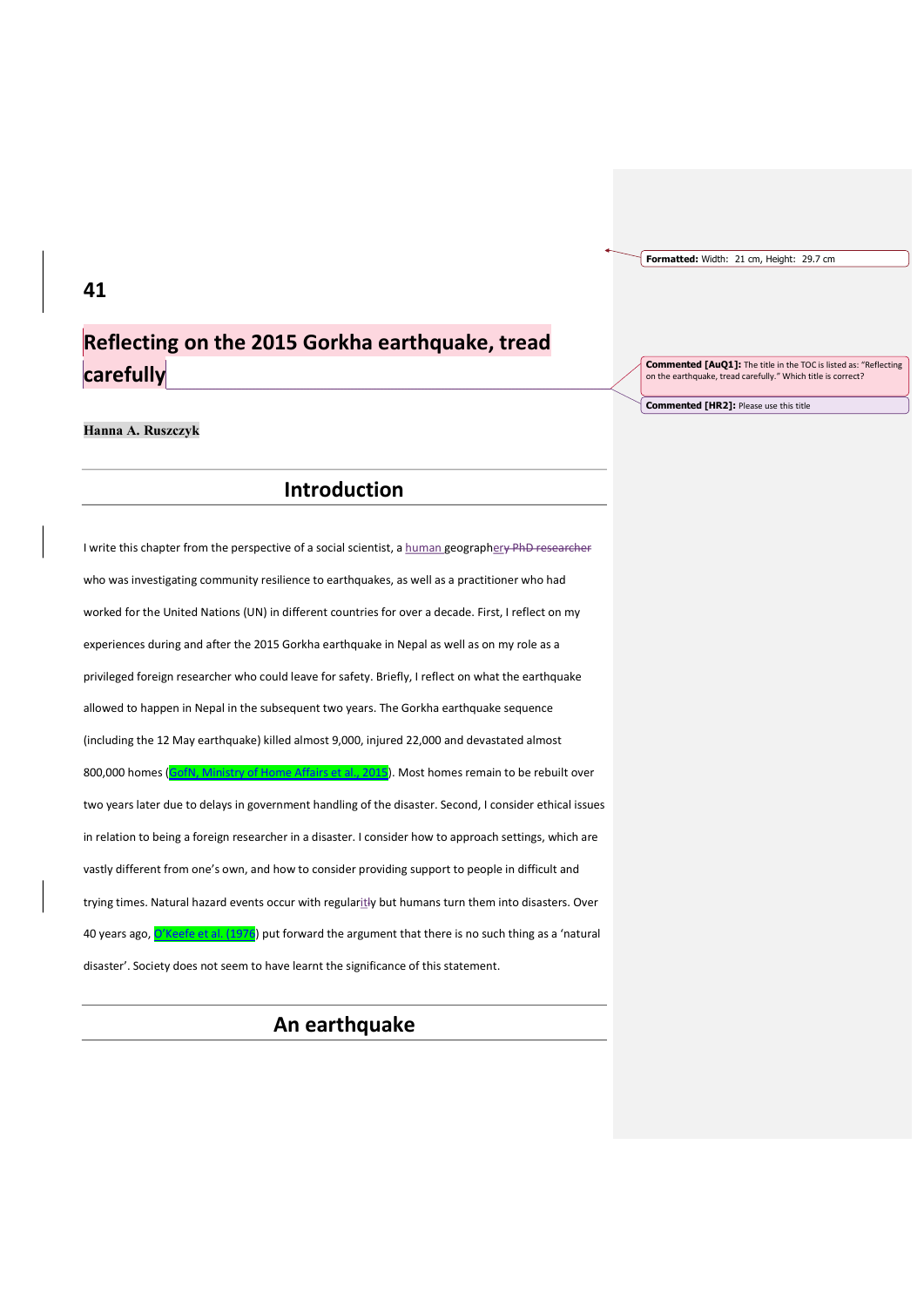Bharatpur, Nepal, only 38 miles south of the 25 April epicentre in Gorkha, is where I was conducting my long-term research on urban disaster community resilience when the earthquake began. These excerpts are from my Durham University (UK), Department of Geography PhD researcher blogs

(Ruszczyk 2015: a, b):

The earthquake started at 11:56 a.m. on the day of rest (Saturday), therefore there were few vehicles traveling, the shops were still closed and few people were out in Bharatpur. My research assistant and I were walking on New Road in the industrial area of town where the India bound trucks get serviced, where buses are made etc. It is a wide unpaved road near the river. The metal was shaking on the commercial building near me. I asked R what he thought was going on. He said, 'earthquake'. I felt faint and not stable on the ground, there was a yellow haze and it appeared as if waves were coming from the ground and the ground was shaking horizontally. It lasted around a minute and a half. I swayed but did not fall. The city's infrastructure was intact and only a few buildings were damaged. The 6.7-magnitude aftershock on Sunday, April 26, was especially grim and felt almost as powerful as the Saturday earthquake. In the first 72 hours, we experienced 68 aftershocks. It was, quite simply, terrifying.

Within five to seven days after the earthquake, Bharatpur (in Chitwan district bordering India) was a transit point for people fleeing the Kathmandu Valley by overcrowded buses. The Kathmandu Valley was perceived as dangerous; people were fleeing to temporarily relocate and live with extended families in the plains of Nepal. According to the Sub-Metropolitan City of Bharatpur (SMCB) authorities, Bharatpur provided food and water to over 100,000 people who were travelling onward to southeastern and southwestern parts of Nepal.

Section 1 Page 2 of 19 The aftershocks continued for many long months. On 12 May 2015 a particularly strong aftershock (almost as devastating as the 25 April earthquake) shook Nepal. According to the local authorities, the 12 May earthquake caused structural damage in the city: 100 buildings were totally destroyed and 300 buildings were partially collapsed. The SMCB staff struggled with the volume of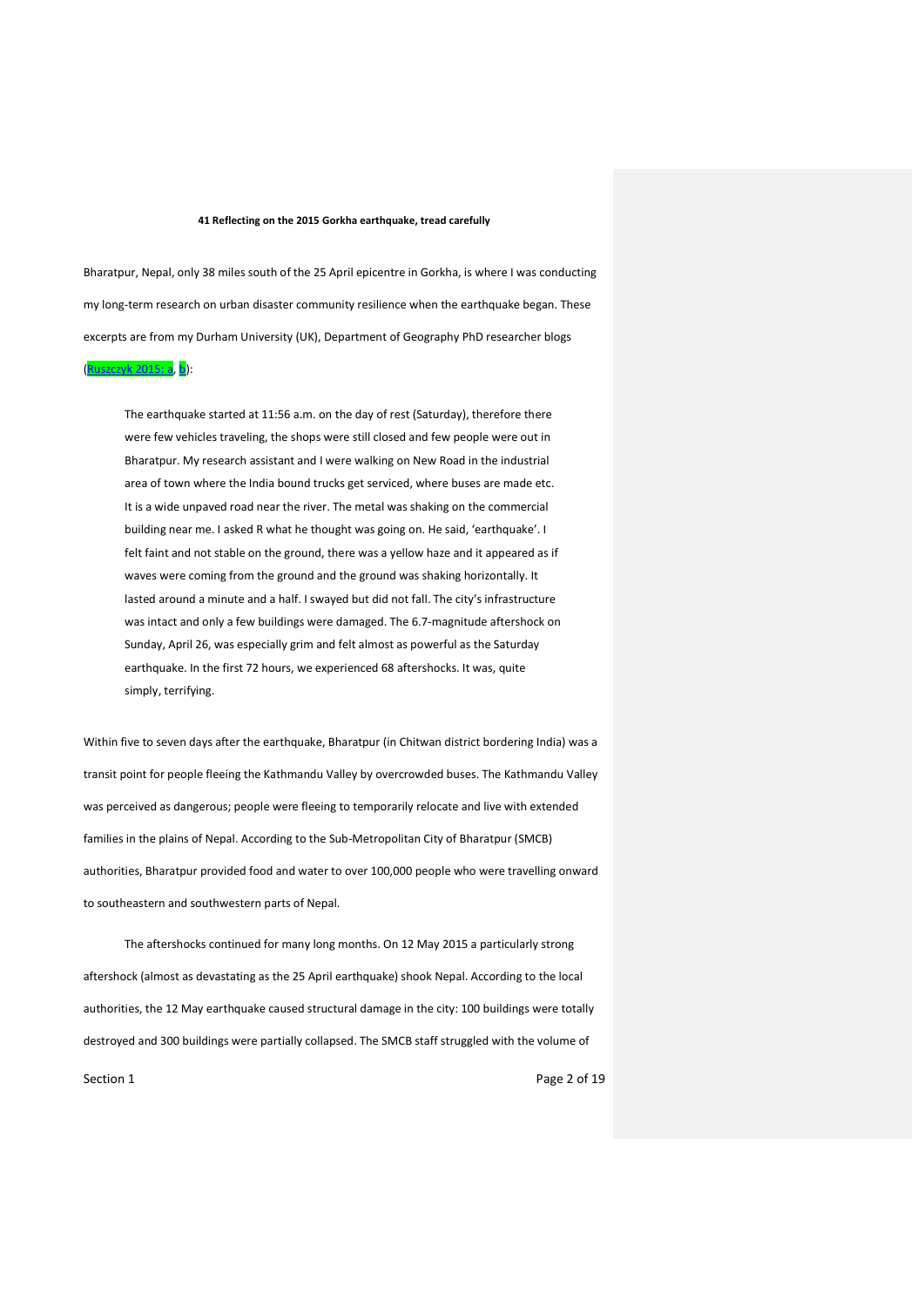requests for structural integrity assessments of earthquake damage. Subsequently, the SMCB trained 38 volunteer engineer consultants who assessed 3,000 reported damaged buildings out of a building stock of 40,000 in Bharatpur.

I wrote an article for the US-based Natural Hazards Observer in August 2015 and this is the concluding paragraph:

I will return to Bharatpur in late September 2015 to continue my [PhD] fieldwork. I look forward to learning how people and the government have incorporated the earthquake experience into their lives and professional work and if the experience will change more than natural hazards mitigation, preparation and response in Nepal. I wonder if there will be changes in the political sphere, the creation of a constitution and possible municipal elections.

I sought to learn how my professional colleagues, Bharatpur residents and also key stakeholders for the PhD research had incorporated the earthquake experience in their lives and how important the earthquake continued to be to them. The anthropologist, Edward Simpson, in his Political Biography of an Earthquake: Aftermath and Amnesia in Gujarat, India describes earthquakes as a special kind of a hazard. A hazard that creates ruptures in physical, social, political and economic spheres and from which a new kind of a future can be imagined and created by people and governments.

## Terror and trauma

There is image on the cover of Lapham's Quarterly on the subject of disaster (Lapham, 2016) of an ancient king's theatre mask in stone (with eyebrows raised and the mouth in the shape of the number 0). This theatre mask reminds me of the terror of the quaking and the fear of time – the unknown future. My physical geography colleagues told me the possibility of aftershocks was very high. Knowing there would be aftershocks and that some of those aftershocks could be worse than

Section 1 Page 3 of 19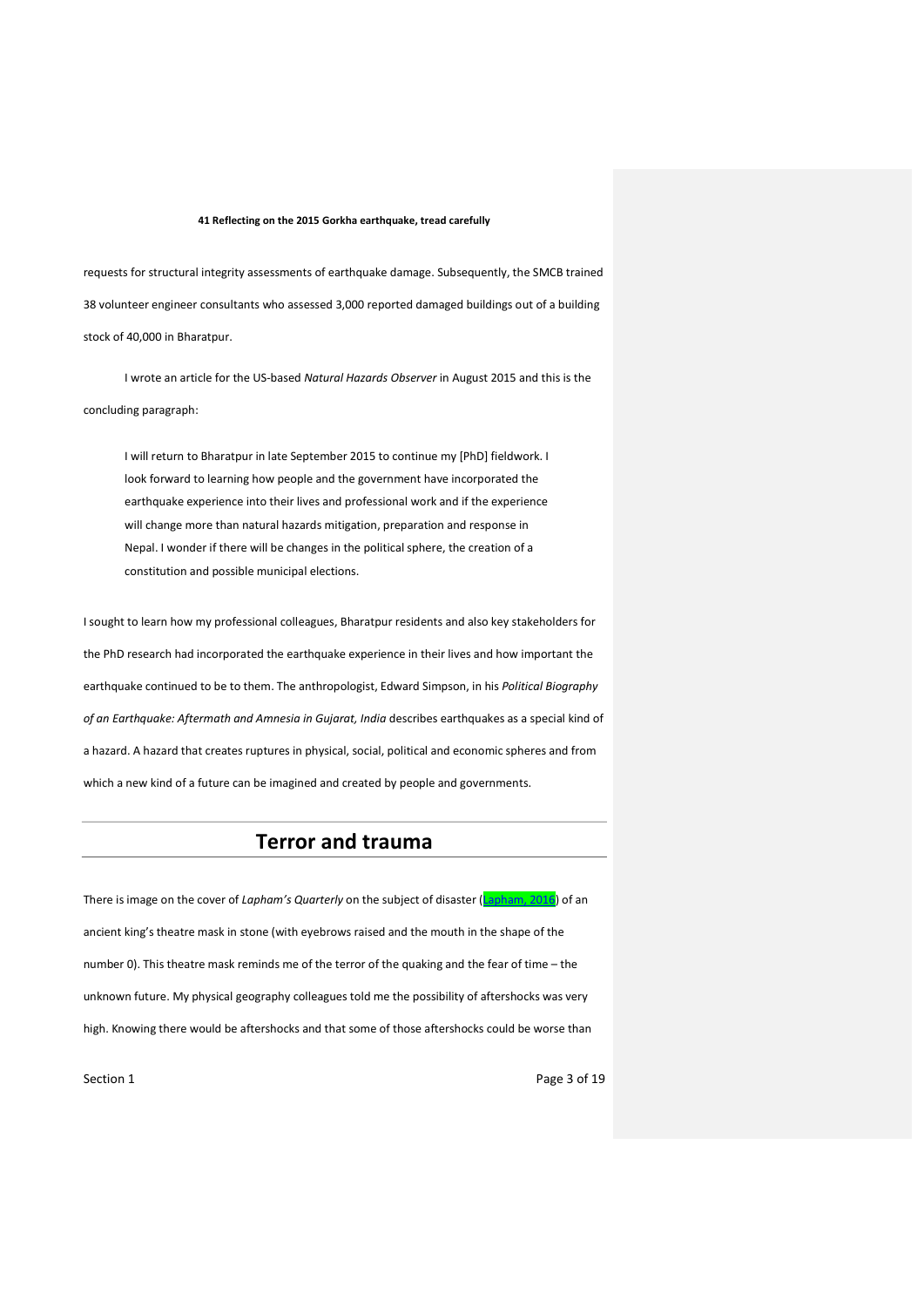Saturday's 11:56 earthquake terrified me. I was also fleetingly terrified that some of Bharatpur's residents would think I had caused the earthquake by asking the city's residents questions about their earthquake knowledge and preparedness. In my Master of Arts research, I found some urban dwellers in the Kathmandu Valley were hesitant to talk about possible earthquakes for fear they would come (Ruszczyk, 2014).

After my initial email/blogs in the hours and days after the earthquake and some nonacademic articles I penned; I have written very little about the earthquake and my experience (over two years after the event). Other academics have written eloquently, but I have needed to keep my experiences to myself. I did not lose anyone or anything in the earthquake except my centring. For this book, I had written a draft of this chapter in a scholarly fashion, with minimal emotion, stressing the points I thought relevant. I could already envision the yawn of the reader and the reader's eyes begin to close. I was not being honest regarding what the earthquake meant to me and what the earthquake possibly did and did not do to Bharatpur's residents whom I had been interviewing when the earthquake occurred. I decided to try again with this chapter.

It has taken me much time to process the experience and to make sense of it in some way. My reading of disasters and natural hazards has changed after the earthquake experience. I look more carefully at the tone and the concept of time in disaster literature. It is only when I read some disaster scholars or some scientists wearily discuss why is it people do not learn from earthquakes and why are the same mistakes repeated after earthquake experiences that I feel the urge to interrupt and explain. 'It is because people need to forget the earthquake and all of the accompanying feelings and occurrences that manifest themselves during a crisis that is triggered by nature and helped by man to create a disaster'. People cannot worry about something they cannot control. That is the role of governments and unfortunately, many governments have short attention spans. So we may be destined to repeat some of the same errors, year after each year, decade after

Section 1 Page 4 of 19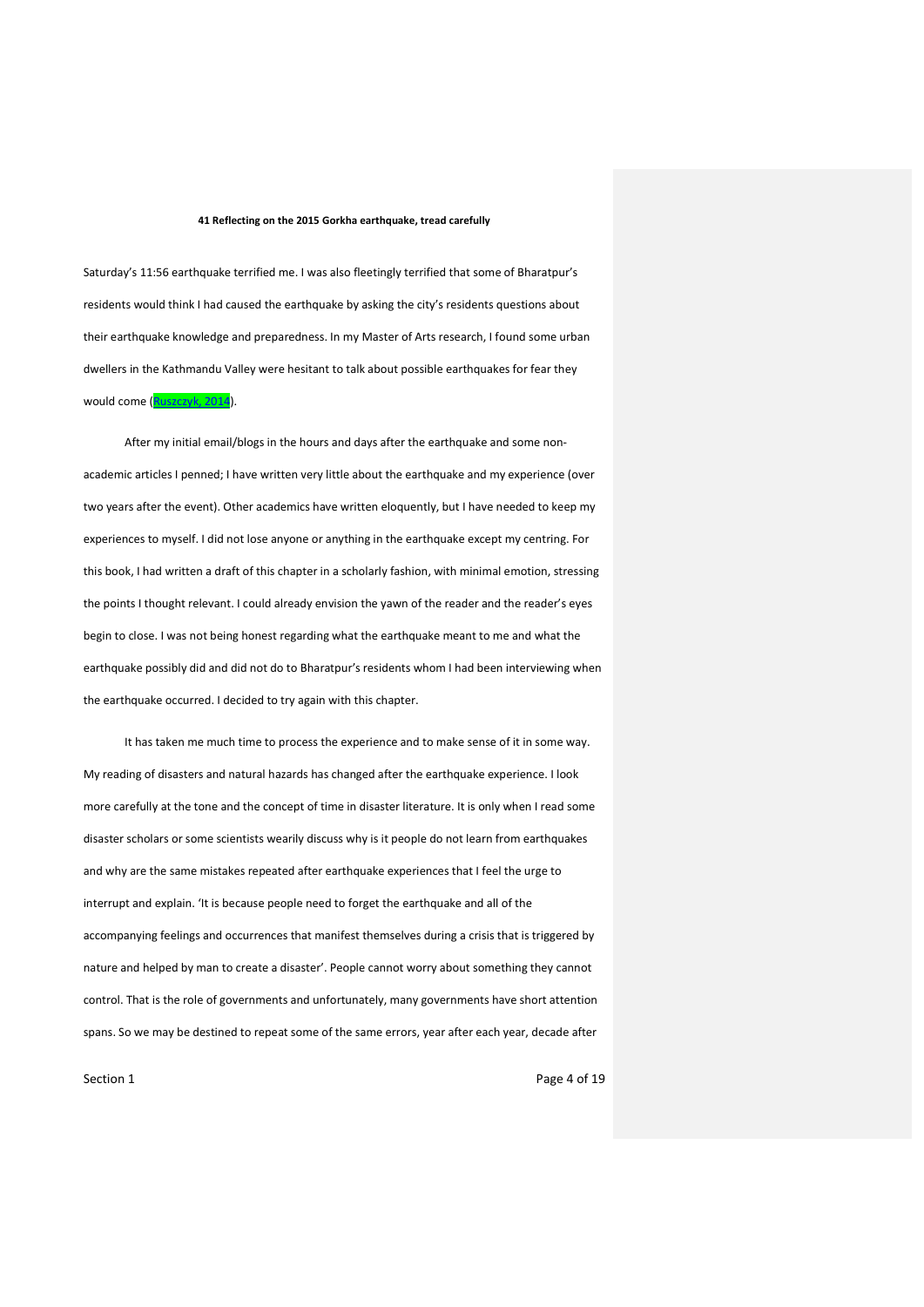decade and century after century. Unless, we link our efforts post-disaster to what people view as important – everyday economic security and stability in their everyday lives. Often, this link is not made during the post-hazard event.

There is a tremendous amount left unsaid and unacknowledged between those who were there and those who come after the earth stops quaking. I think it bears repeating and stressing that people were exhausted by the earthquake, we functioned at diminished capacity, we had sleepless nights and our memory was very short. The continued shaking of the earth and the not knowing when it would shake again and how intensely was a time full of terror. An earthquake is not experienced in the same way as a reoccurring hazard or a slow-onset event such as flooding. An earthquake changes everything and everyone in some way (Simpson, 2013). There are lessons to be learnt about the national building code, earthquake resistant construction, good governance, aid being distributed fairly, empowering communities to rebuild in the way they desire, building the capacity of government to assess where landslides might occur, how to distribute relief and reconstruction material in the quickest and most cost-effective manner and the list of lessons goes on.

What is imperative to also understand post the Gorkha earthquake – is what and how the earthquake changed the environment for those who did not lose their homes, their families or friends, their livelihoods, or those who were not displaced. The earthquake allowed other things to happen and, other topics are more important than the earthquake itself to millions of people in Nepal. In some cases, the earthquake itself is not the most important issue, as hard as this may be to believe (similar to **Hyndman's (2011**) findings post-tsunami in 2004). The approved constitution in September 2015 with its promise of stability and end of 'transition' for the country's inhabitants and the unexpected economic turmoil and devastation of the unofficial economic blockade at the border crossings with India (through which 85 per cent of all goods enter the landlocked country of Nepal)

Section 1 Page 5 of 19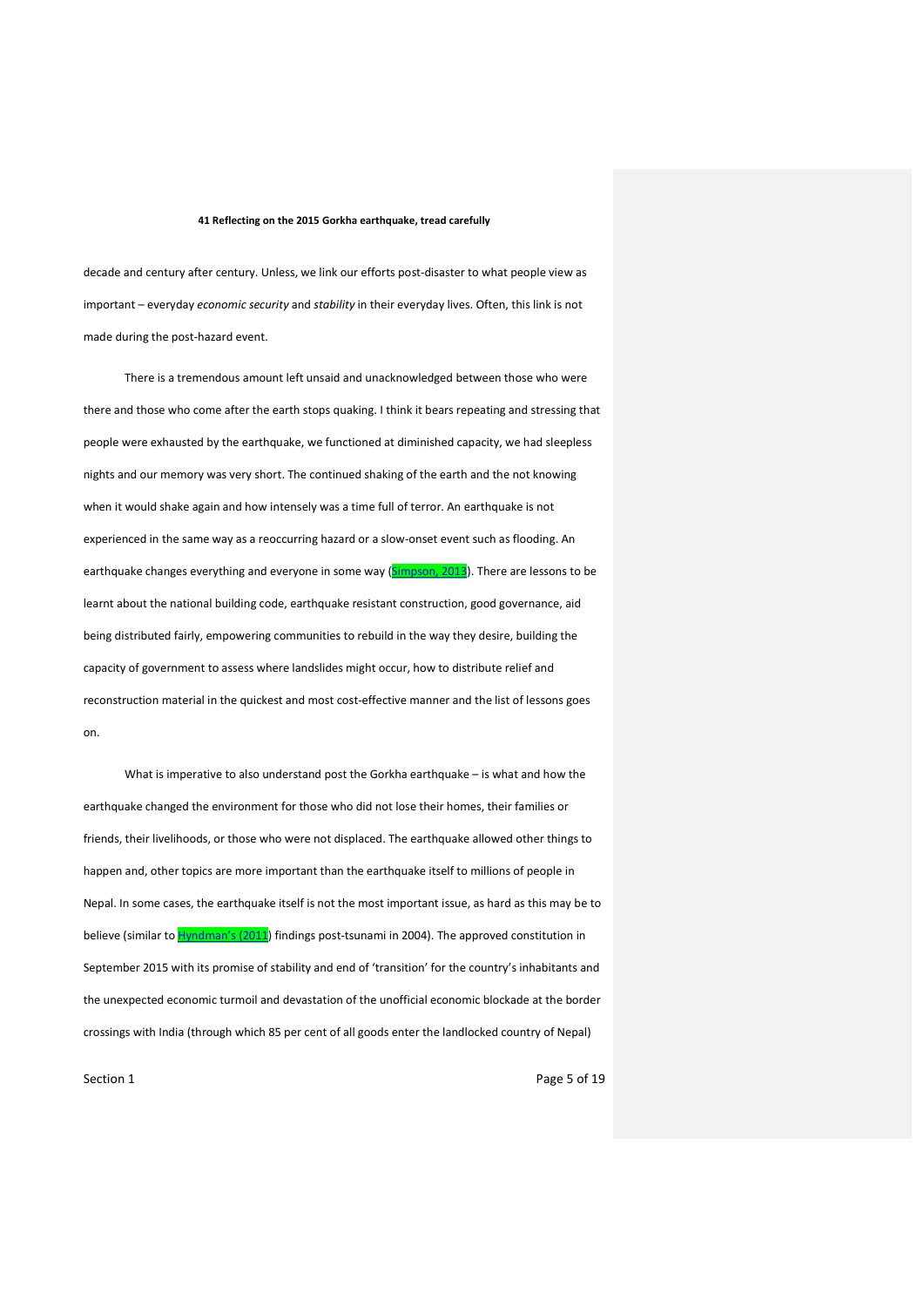were much more relevant to the majority of Nepalis. Four months after leaving, I returned to Nepal. This coincided with the constitution being suddenly promulgated and the enactment of Indian unofficial economic blockade at all India-Nepal border crossings. Livelihoods were significantly impacted and uncertainty over future systems prevailed. Shock after shock for Nepali residents. Different traumatic events for different groups.

### The earthquake and me

The earthquake experience changed me as a person and as a researcher. I now know that in time of crisis, a paradise is built in hell (paraphrasing Rebecca Solnit's title of her 2009 book detailing the extraordinary communities that arise in disaster). Solnit describes societies after a natural hazardinduced disaster as utopian for a brief time. Societies are 'more flexible and improvisational, more egalitarian and less hierarchical, with more room for meaningful roles and contributions from all members – and with a sense of membership' (Ibid: 308). In Bharatpur, people looked out for each other and created a collective spirit of resilience, which manifested itself in a variety of ways to the survivors. I witnessed a collective spirit where class, caste and gender were ignored. For a certain amount of time, a focus on the greater common good prevailed. Then the dust settled, everyday life returned and everyday coping strategies returned with all of their difficulties and limitations.

Through Blanchot's (1995) book, The Writing of the Disaster, survivors understand the difficulties of describing something that happened to those who were not present. There are words that are used among those who witnessed and participated in the event that those who were not there cannot understand. We, those who were there, talk about being a survivor (rather than a victim), time after the earthquake is considered in very long seconds, minutes and hours, rather than 'the first days'. Four days after the earthquake, I wrote:

Section 1 Page 6 of 19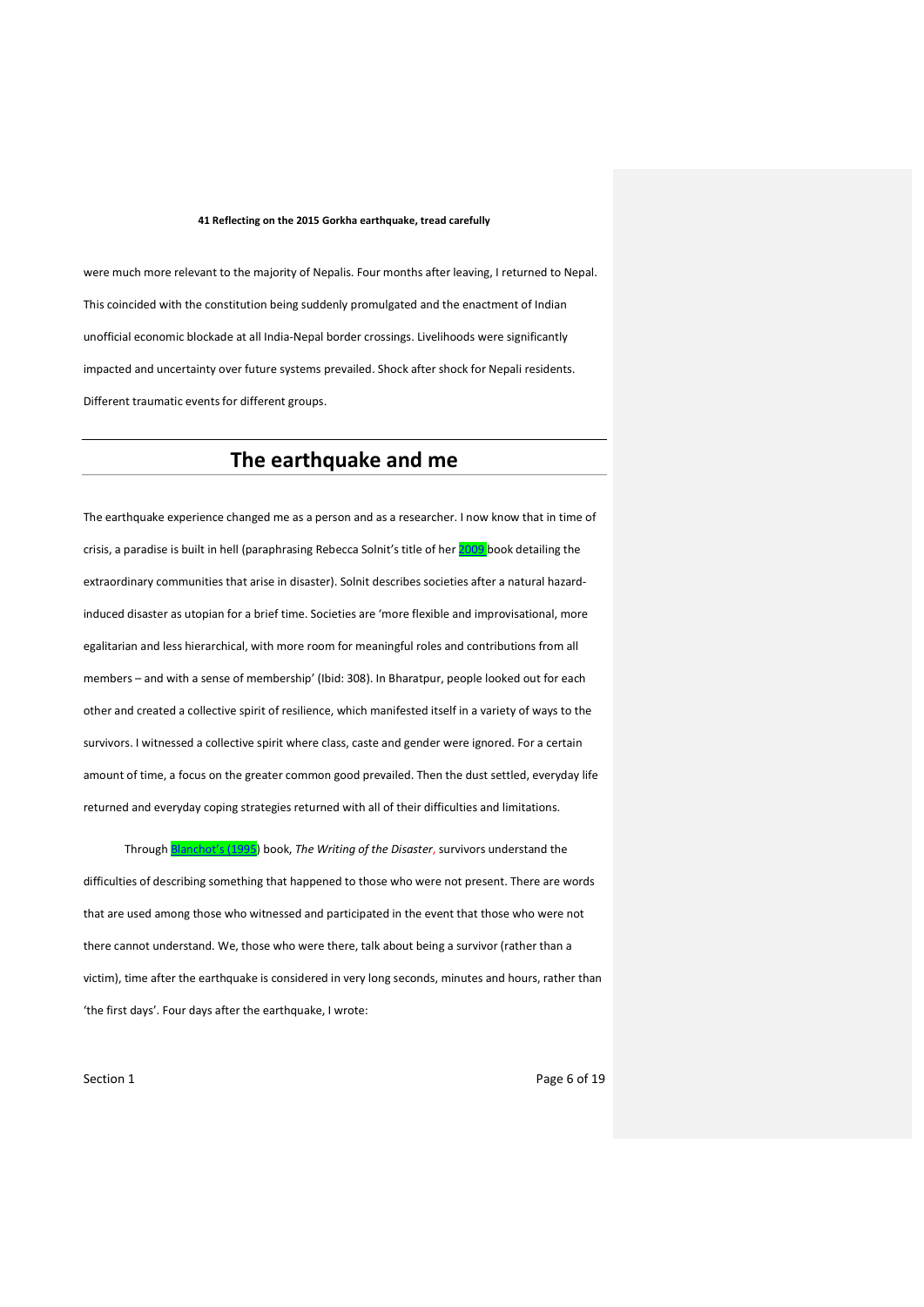It is fascinating to witness the various stages that come after the hazard. Saturday was shock and everyone continued with their organized activities (I conducted a focus group and went to a scheduled interview), the second day (24 hours later) people were numb and nervous and were processing what had happened the day before and continued to happen with the too regular aftershocks. Monday, 48 hours later, people are emotional/tearful and needed to talk about where they were when the earthquake happened or 'attacked'.

Through the months of May and June 2015, I struggled to understand how to accommodate the earthquake event into my life and research. The trauma of the earthquake experience had a dramatic impact on my understandings of personal resilience and what constitutes community resilience in a crisis event. The word community no longer proved useful, rather, the word collective more appropriately reflected what I heard, saw and felt during and in the days after the earthquake. My understanding of concepts has changed (time, trauma, survivors, hope, compassion, uncertainty, security, sense of loss, communal, cooperative, upheavals, fractures, rifts). I found a more nuanced, deeper connection had been created between research informants and myself. When I returned four months later, people introduced me as 'one of us'. The local community knew I had experienced the earthquake in their city, felt the terror and uncertainty they had felt in the minutes, hours, and days after the quaking started. Everyone had a story about the earthquake but they were left unspoken for the most part. The silence, the lull in conversation when we thought back to the tremors and terror, was pregnant with emotion. What was surprising for me was how people had incorporated the earthquake into their lives and the continuing aftershocks; people had moved on with their lives, their worries and priorities. My research tried to reflect this.

Section 1 Page 7 of 19 The French philosopher **Blanchot (1995**, 1) proposes 'the disaster ruins everything, all the while leaving everything intact'. He also argues that (Ibid, 3) 'the disaster is related to forgetfulness forgetfulness without memory, the motionless retreat of what has not been treated – the immemorial, perhaps. To remember forgetfully'. Survivors need to forget but it is always there in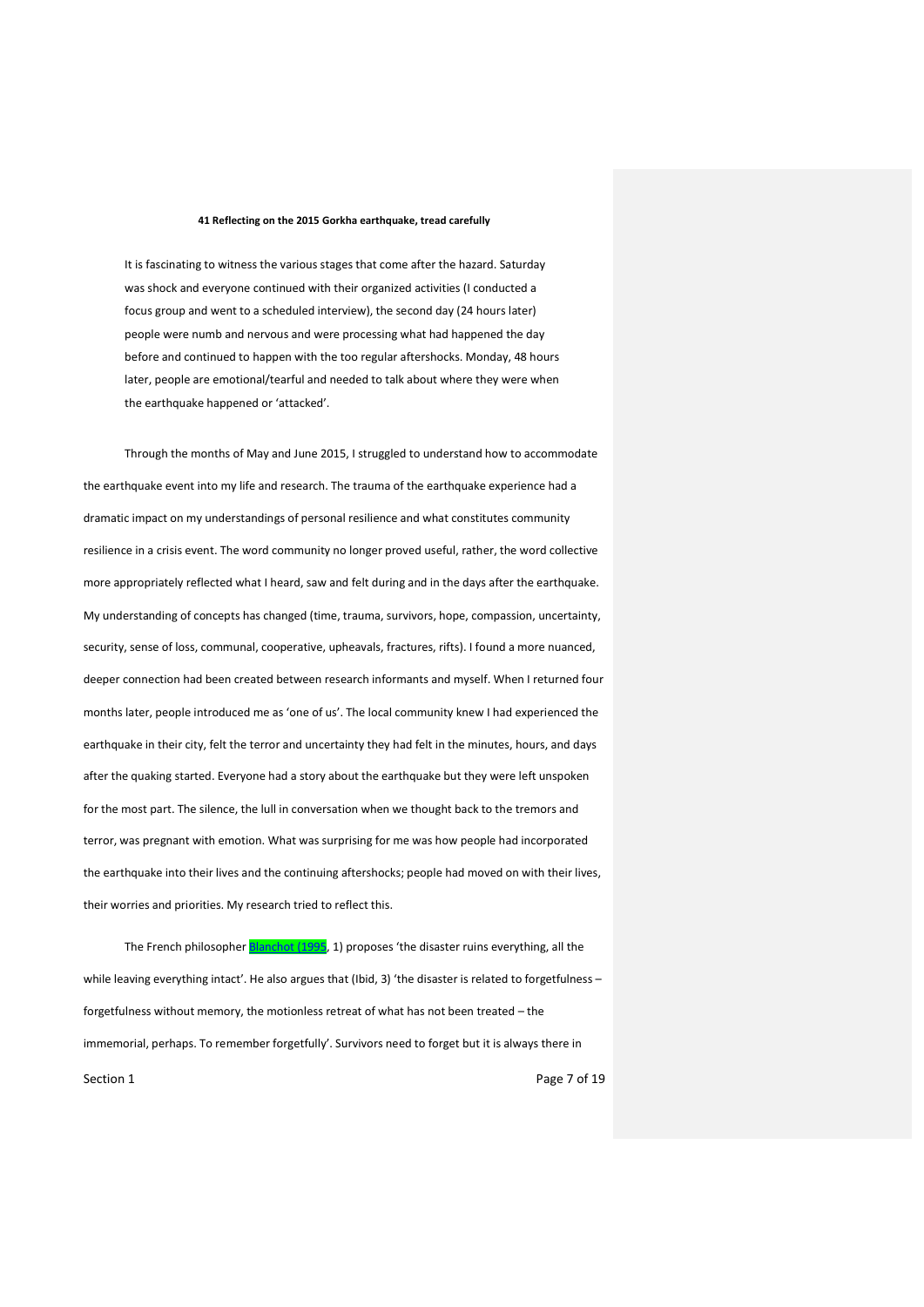their memory. Survivors must move on in a way. In the weeks after the earthquake, my UK and American friends and colleagues suggested I seek counselling support if I thought I needed it. They said I needed to be aware of possible post-traumatic stress syndrome, to consider taking a break from the PhD research. My Asian friends and colleagues (both female and male) from Pakistan, India, Nepal and Bangladesh gave different advice – they told me to move on. To forget it. My Asian friends reminded me that everyday life is full of hardship (open defecation, intermittent access to municipal piped water, intermittent access to electricity, the problematic caste system, a 10-year internal conflict in Nepal which recently finished and killed 13,000 people, everyday hazards such as air pollution and road traffic accidents and the list goes on). The earthquake is just one of many hardships and disasters. This difference in attitude is very relevant to the discussion of how to support survivors. I do not have a clear answer except to suggest exercising caution when exporting coping mechanisms from one culture to another culture. This utilises the ethos of green social work (Dominelli, 2012) where a grounded understanding of the interdependencies between people and their environment and local contexts is considered before support is offered to those in need.

## Ethical considerations

In the second part of this chapter I discuss ethical issues in relation to being a foreign researcher in a disaster. I consider how to approach settings, which are vastly different from one's own, and how to consider providing support to people in difficult and trying times. There were differences between my situation and those of the people I was engaging with during the earthquake sequence. I only had myself and my colleagues to worry about. My family was safe, far away. I could access expert knowledge about earthquakes and landslides from colleagues at Durham. They answered my questions and gave a level of comfort. On the other hand, I was heavily dependent on networks I created that are not based on family networks; in a way I was a burden or an additional obligation for

Section 1 Page 8 of 19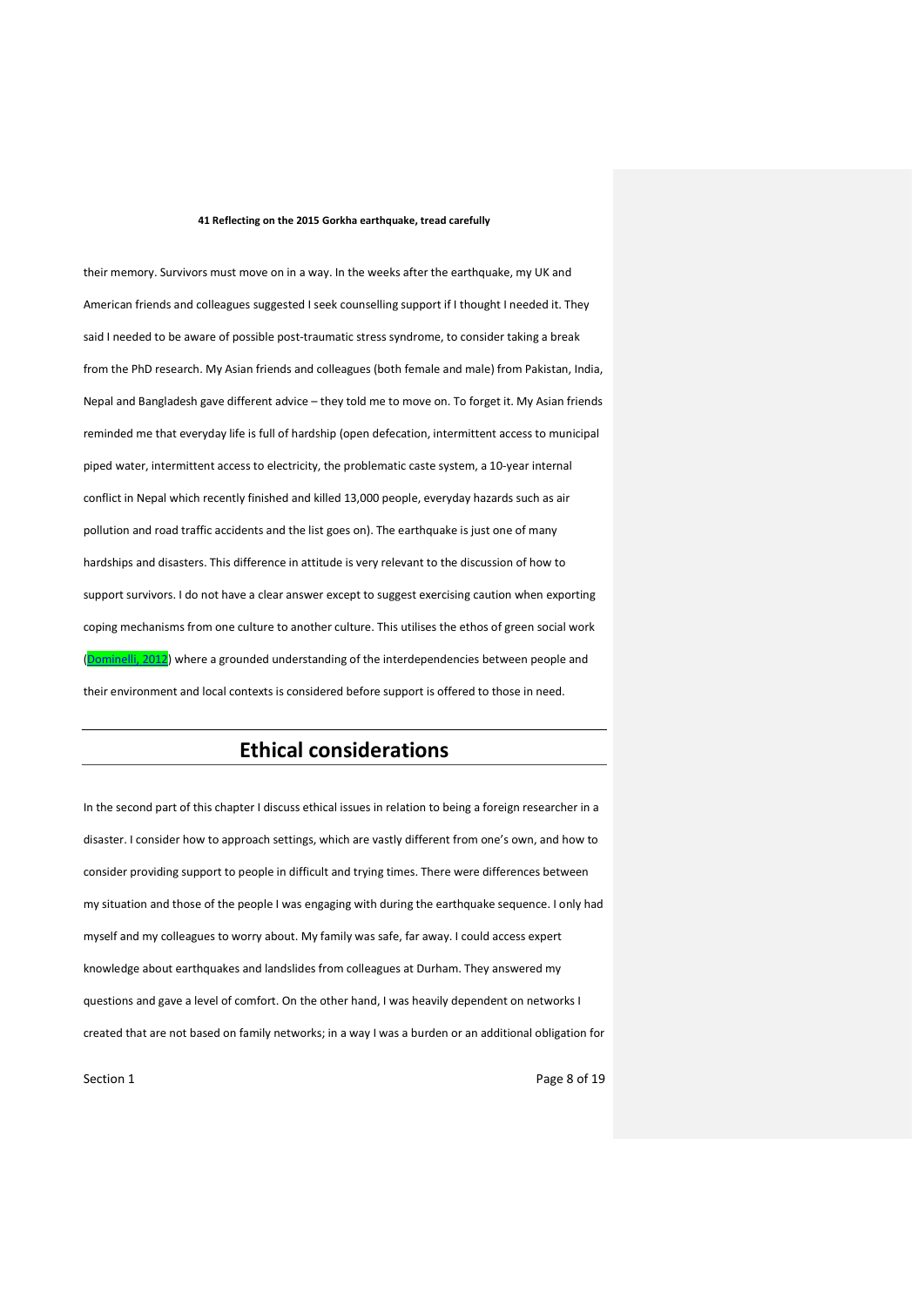them. After the Indian government relaxed entry procedures on the border crossings overland, I was able to depart at Raxual, the closest border crossing to Bharatpur (three hours away). Durham organised everything for me to evacuate except for the car that I organised. Once in India, again I was supported by high-ranking Indian government officials who generously gave their precious time which could have been utilised elsewhere in relation to the earthquake. Due to my privileged situation as a foreign researcher who had access to technical expertise, formal systems that functioned, money and connections, I was removed from a problematic situation.

Naturally, this left me feeling particularly guilty in relation to my friends, colleagues and key informants that I left behind. I was the special foreigner who could depart when she wanted to. I had to leave behind in a continuing dangerous situation people with whom I had shared a terrifying experience. It was highly problematic for me. I planned on staying and continuing my fieldwork, but Durham University required me to be evacuated or I risked losing the insurance coverage for my fieldwork trip. If I did not have the insurance, I was particularly vulnerable and would have had much greater difficulties if the situation worsened and I was hurt. I promised to return as soon as I could and when I would not be an additional burden to the people I interacted with.

The issue of risk assessments and insurance warrants further reflection. Who wields the power? Who makes the decisions on safety, protocols to be utilised, evacuating, to what extent is the student researcher involved? Whose knowledge is most valued in extreme situations, whose safety is most important? Also, UK universities provide insurance coverage for their staff and students, but not local team members who are part of research fieldwork trips. My research assistant was a long distance from his family and had to make his own way back to safety. Duffield (2014: 77) suggests that due to the 'growth of research-related risk aversion within UK universities', research maybe inhibited or curtailed in the future due to fear of terrorism, rioting and protests, flying and also malaria. I find that in addition to this list, we could realistically add everyday life where most of the

Section 1 Page 9 of 19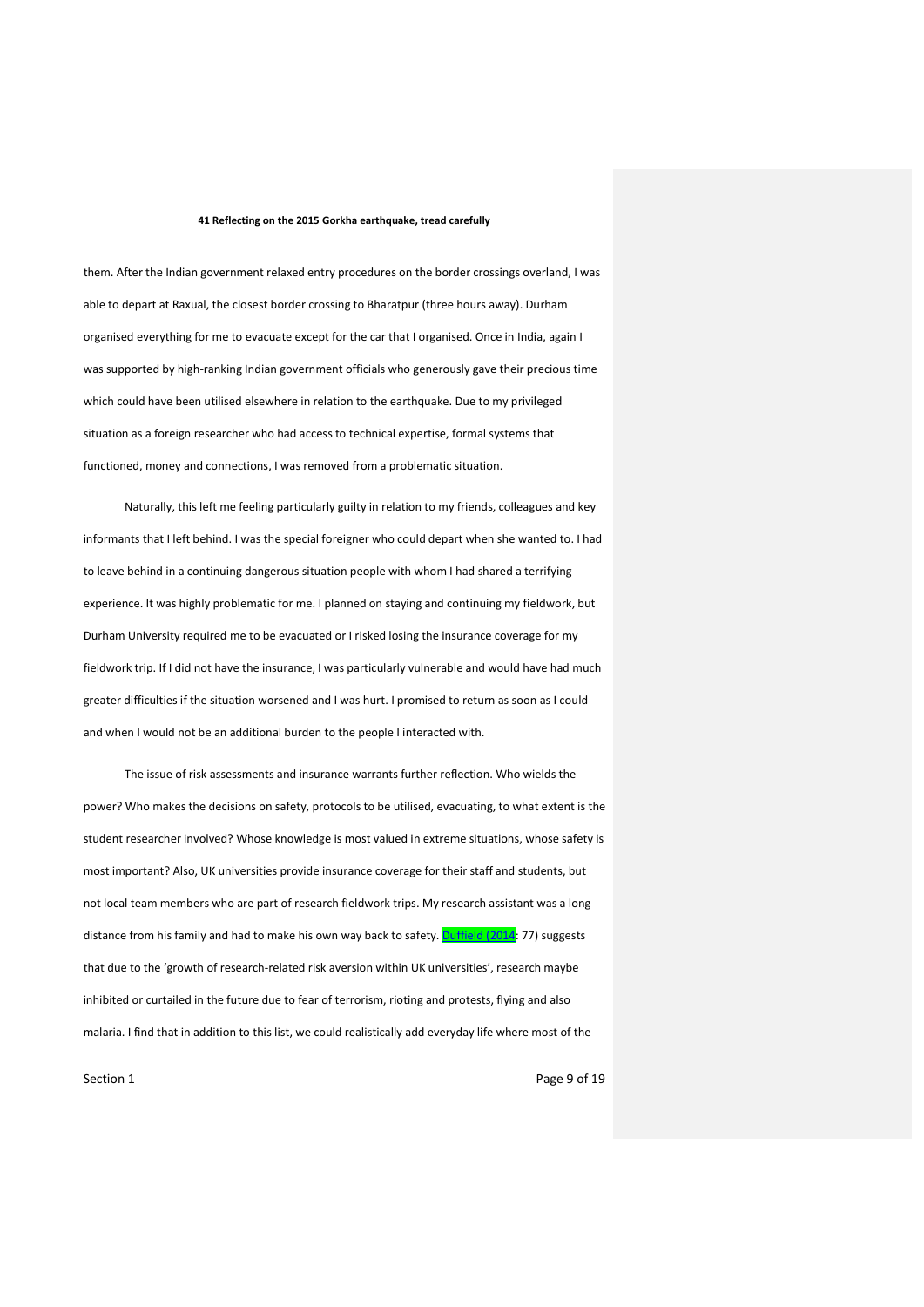world's population lives (motorcycles, power outages, quality of water and solid waste management). Only these items are not high on a Western risk register. So should we stop engaging with most of the world's population in their 'risky' reality? I should hope not.

Nepali culture is significantly different to mine and I am acutely aware of the differences in terms of religion, caste and class, gender roles, and the conditions lingering in a post-conflict state. Mohanty criticises individuals from the world's minority who speak on behalf of the world's majority. I acknowledge this as a significant risk although attempts were made to enter the 'space and vision of, and in solidarity with, communities in struggle in the Two-Thirds World' (2003: 507). I was aware of my status as a foreigner, as a woman who had much freedom of movement compared to some Nepali women, my level of education, my access to foreign healthcare and the relative ease in earning money compared to most Nepalis I engaged with.

My fieldwork and the study were conducted in accordance with the ethical principles set out by the Graduate Committee of the Geography Department, Durham University. I strove to be aware of my reflexivity and the role I played as a researcher as well as the research process as noted by England (1994). Following England's suggestion (1994: 81), I attempted to utilise 'a more reflexive and flexible approach to fieldwork [that allowed me] to be more open to any challenges to [my] theoretical position that fieldwork almost inevitably raises'. England (Ibid: 82) suggests, 'Reflexivity is self-critical sympathetic introspection and the self-conscious analytical scrutiny of the self as researcher'. The questions of why are you doing this as a social worker, and of what benefit will you be to the people you want to engage with warrants reflection. Will you be requiring resources that could be utilised more effectively elsewhere post-disaster? Virtual helplines may be an alternative tool to utilise to support those on the ground (Dominelli, 2012). Do you require too much education about the local condition and norms in order to make yourself useful? Proceed with caution, I would advise in a disaster context. Green social workers would concur.

Section 1 Page 10 of 19

**Commented [AuQ3]:** You mostly use -ise spellings but<br>occasionally use -ize spellings. OK to use -ise spellings consistently?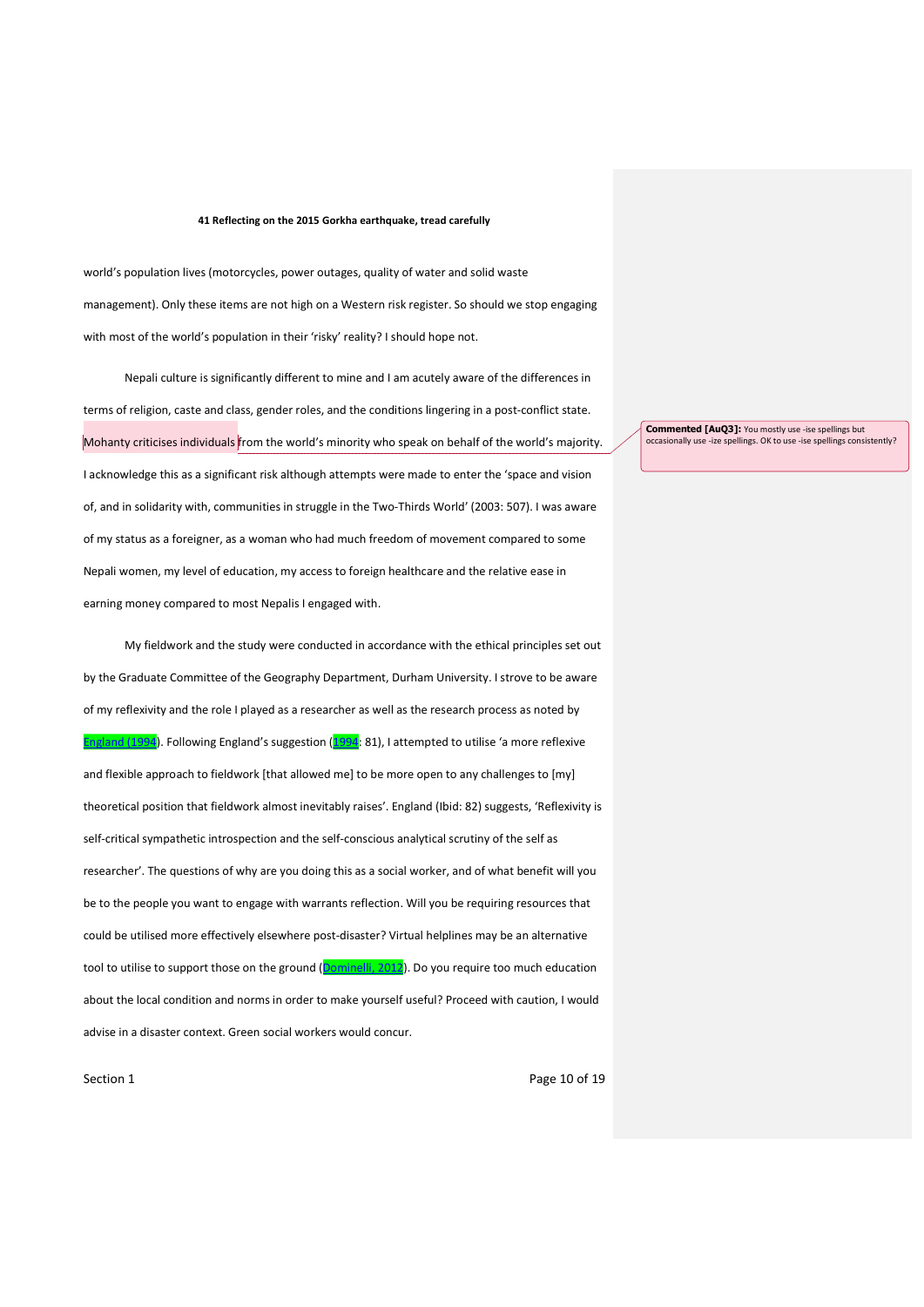# Culture and disaster

ankoff's research (2007: 338) in the Philippines highlights informal and formal community groups, forms of social capital, which have existed for hundreds of years in different forms. He believes this is due in part to the devastation that regularly hits the Philippines in the form of natural hazards. 'Perhaps the important role hazard has played in the daily life of its peoples encourages forms of mutual dependence and cooperative activity'. In the everyday of urban Nepal, there can also be dangers to going it alone. Formal and informal associations and networks devoted to mutual assistance allow people to withstand and prepare for unexpected misfortunes. The nature of informal associations and networks as well as social services defies easy definition as I learnt through my research. Who is excluded from local support mechanisms is not always clear. These issues are problematic for an external person to understand. For example, tenants in the city are particularly vulnerable, they are often excluded from the urban social support systems organised on a neighbourhood level. Even the more affluent tenants may be excluded. Social support systems are based on home ownership to a large extent in cities. Homeowners do not want to invest their time and energy to support tenants who are or may not be living there long-term.

Only action that places the community at the centre and supports the community's coherence will be of long-term benefit to people post-disaster (Wisner et al., 2004; Wisner et al., rabtree, 2015). Aldrich (2012) found similar evidence regarding social capital and the benefits to the long-term redevelopment of communities based not necessarily on outside intervention, but on local people leading the efforts and receiving support, which they requested. Crabtree (2015) discovered in Bihar, India (bordering Nepal) after the 2008 Kosi Floods that dignity, safety, loss of livelihoods and also a loss of hope for the future were frequently mentioned by survivors as issues they were facing. The word disaster 'comes from the Latin compound of dis-, or away, without, and

Section 1 Page 11 of 19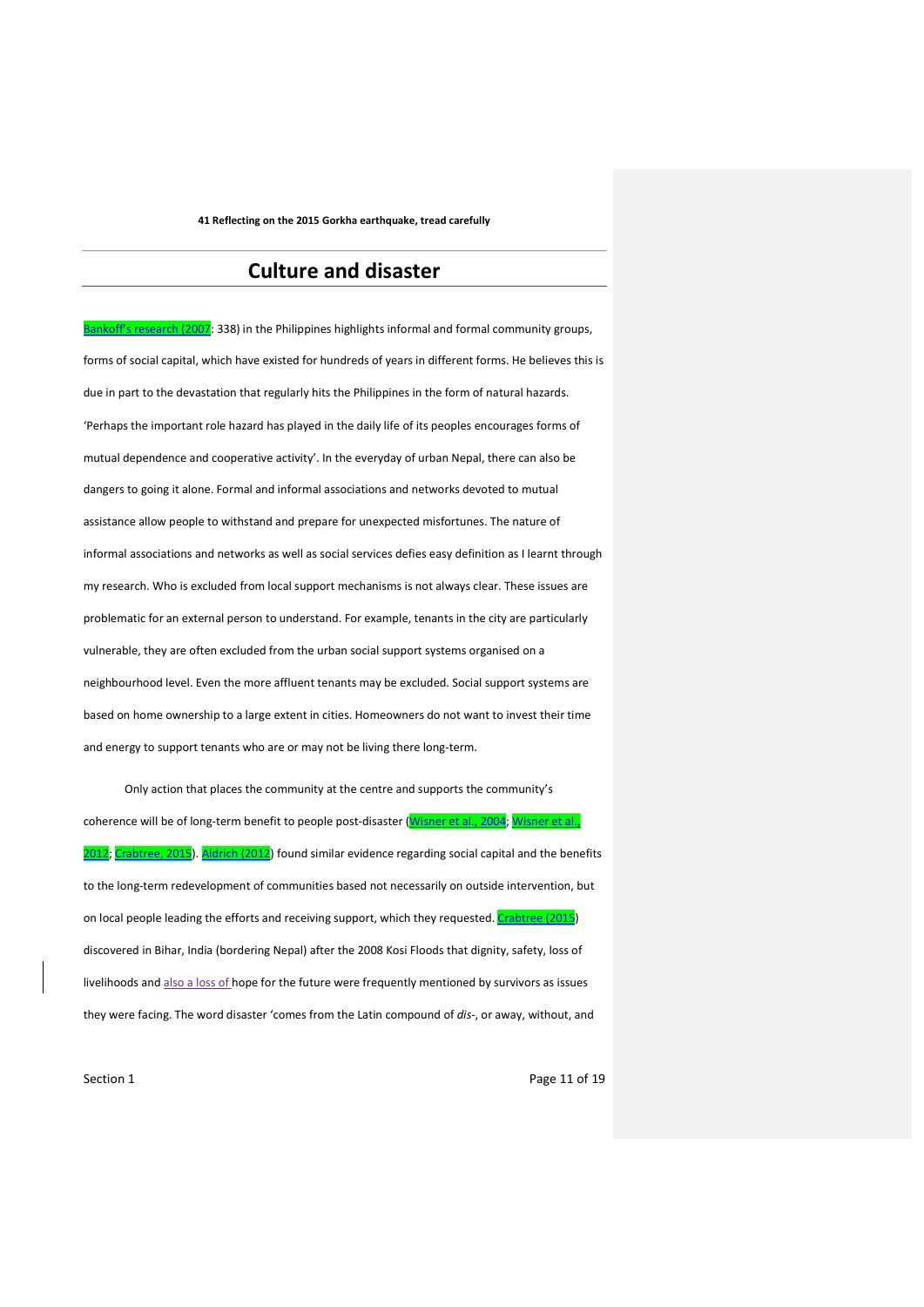astro, star or planet; literally, without a star' (Solnit 2009, 10). This may be interpreted as being lost, or losing a guiding light. In his writing about nature, Clark (2011: 68) suggests, 'Those who endure disasters large or small tend to feel estranged from others who have not shared what they have been through'. This is highly relevant. I struggled to explain to my family and friends what had happened and how it had felt. I felt most comfortable with those who had experienced it. But since I was evacuated out of Nepal, I was disconnected from those with whom I had spent the first 72 hours of the earthquake and the tens of aftershocks. Upon my return to the United Kingdom (UK), I found comfort with colleagues and friends who had a bond with Nepal and its people. Together, over a period of days and weeks, we reflected on the events and considered how to proceed or not.

Describing disasters, Hewitt (2015: 30) suggests, 'Disaster images are mostly of spectacular destruction and heroic rescue: maps, experts and spokespersons in distant metropolitan and agency headquarters; lorries, planes and ships bringing modern goods and expertise from donor countries and by dedicated agencies'. Years earlier, Hewitt (1998: 87) argued against such disaster pornography. 'Letting those in hazard speak for and of themselves, is one of the few possibilities for keeping the faces and pain in the foreground of interpretation and response; as part of the social evaluation of problems and responses, not merely as advertisements on the front cover'. This warning related to disaster pornography should be heeded post-disaster as well. As a foreign researcher or social worker, one has the luxury of being able to leave and return home. Fighting against voyeurism (England, 1994; Rigg et al., 2005) is essential. Power relations need to be explicitly considered; although reflecting upon them and 'being sensitive to these power relations does not remove them' (England 1994: 85). Considering who we are accountable to when we seek to provide help from a different cultural framing is worthy of reflection before embarking to provide support in a different cultural setting to one's own.

Section 1 Page 12 of 19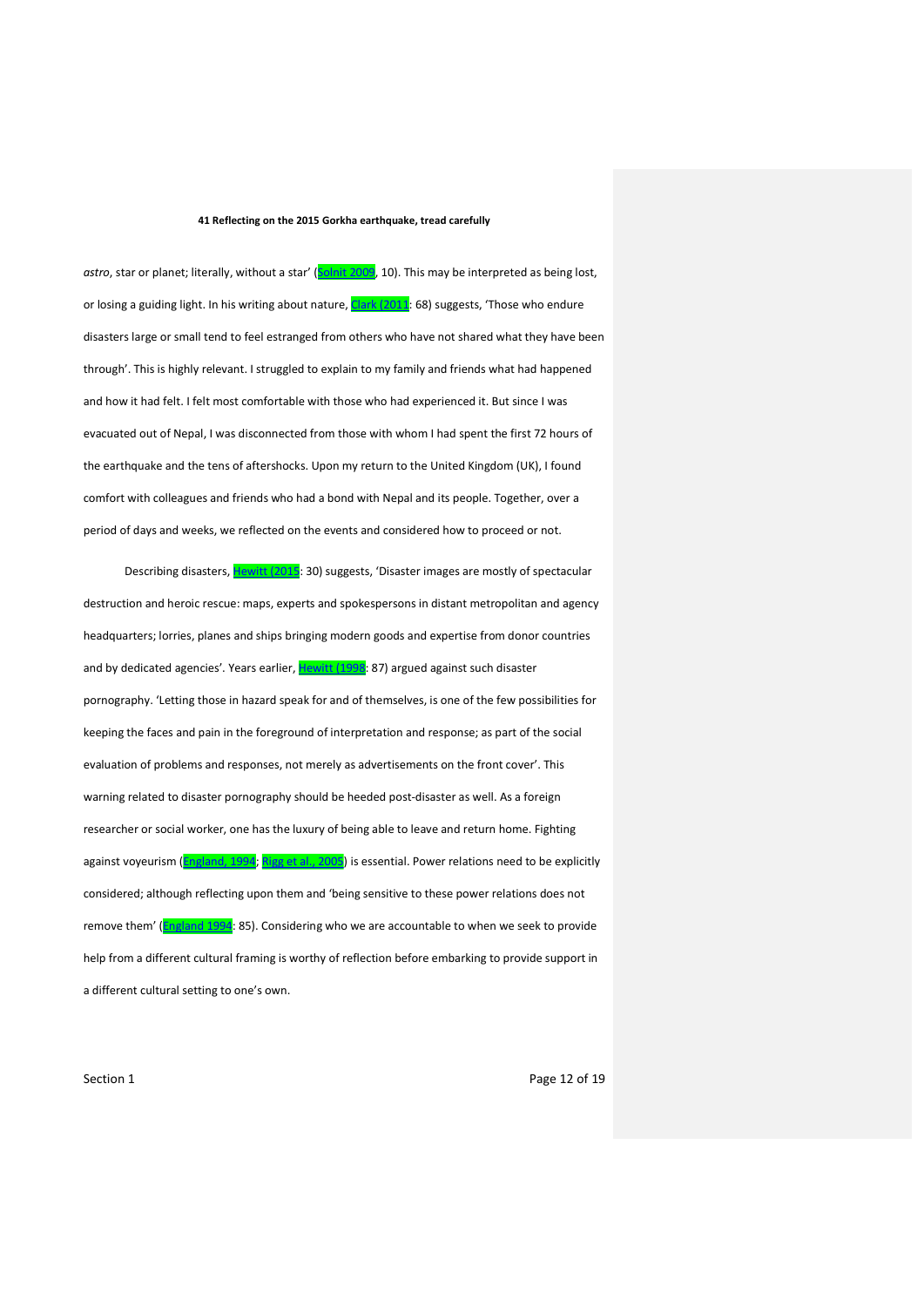The role of first responders must not be undervalued. They are not the foreigners who are flown in. First responders post-hazard event are everyday people, the neighbours, the family members, the local government or military. In his discussion of survivors, **Hewitt** argues that

inhabitants who are at risk or disaster victims are commonly portrayed as dysfunctional or panic-stricken, even though they typically carry out most of the immediate, life-saving actions, bear the brunt of the loses, hardships and disruptions, and are often side-lined in reconstruction efforts.

Over and over again, there are instances of outsiders disrupting social systems and imposing their own ways of working on the first responders and the communities overall. Solnit (2009) had similar reflections based on her research in New York City, Hurricane Katrina, Mexico City Earthquake, and other places. It is critical to understand that many survivors have carried out acts of courage and supported their fellow humans. This has been repeatedly been documented by scholars. For example, Ride and Bretherton suggest,

community resilience may seem to be stronger in response to natural disasters than to other types of crisis such as a violent conflict. The perception that the disaster cause comes from outside the community helps to consolidate bonds between members to respond collectively to the crisis.



<mark>(15</mark>: 28

National residents are the first responders and their role should be not forgotten.

For those who have not been directly engaged by the natural hazard, there is an immediate desire to help, to act in some way. Clark (2011: 61) in his discussion of the response post the 26 December 2004 Indian Ocean Tsunami (in which almost 230,000 died in 11 countries) describes it as

Section 1 Page 13 of 19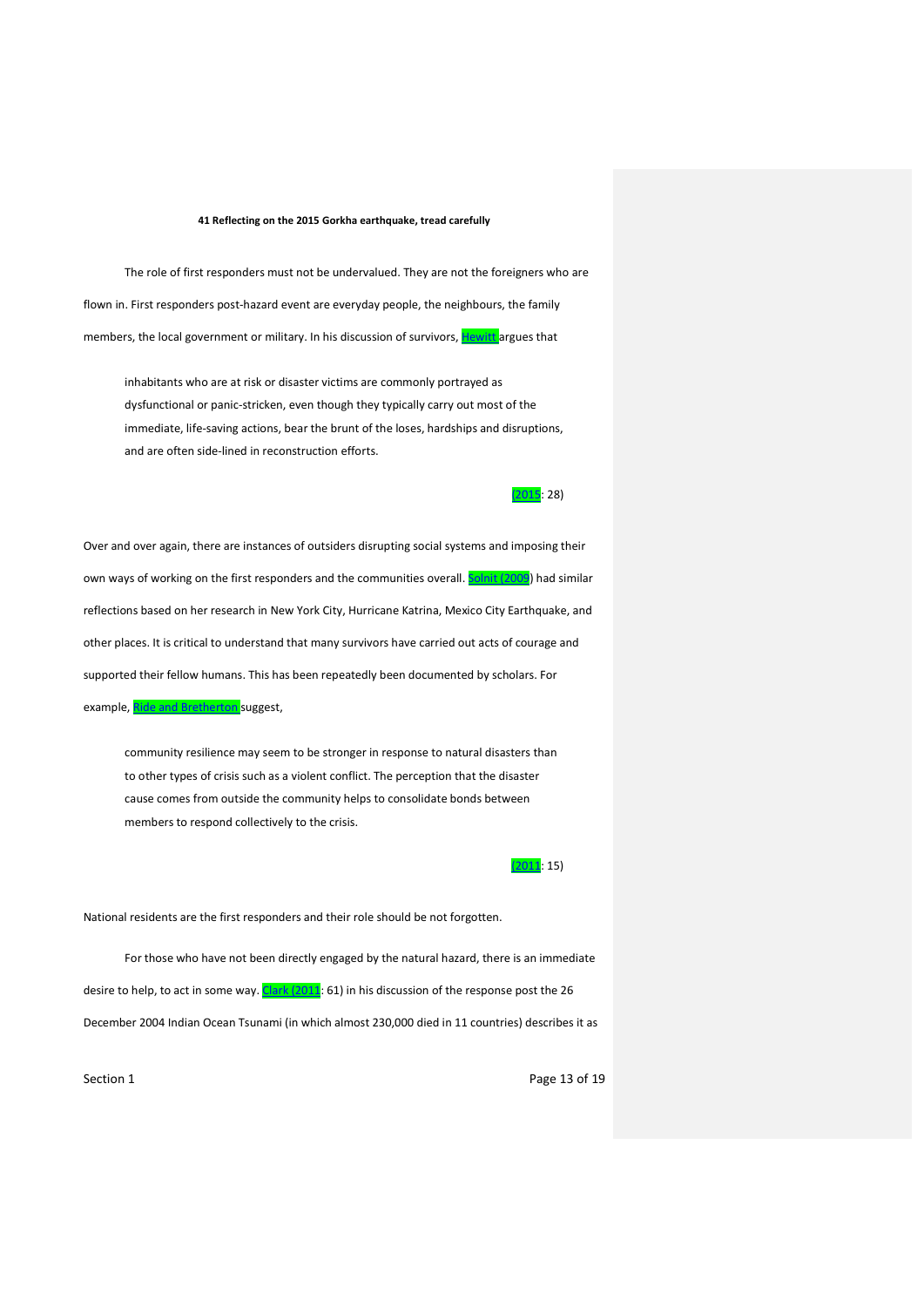a rushing through the response. Rather, there should be a need to stay in the moment and to feel the ground-swelling of emotions that accompany the devastation. 'A kind of surge, a fast-spreading intensity of feeling that swept up distant others into relations of attentiveness, care and giving. A wave of affect, we might say, at once global and very local'. Sometimes the need to 'do something' should remain as a need. Immediate action is not always the best response. Solnit (2005) explains that we cannot disregard natural occurrences such as tsunami waves and the movement of tectonic plates. As humans, we need to make the space to be shocked, to consider and to grieve for what others and we have witnessed and lost. We need to be cognizant of our desire to help and how best to provide this care. Ride and Bretherton (2011: 9) argue forcefully that 'the root of culture is in meaning. The need to interpret and make sense of events will be evident in a disaster situation, and the different cultural groups will bring different frames of reference to this task'. This is very important to consider as an outsider to the disaster. The imperative should be to listen, and to be there as support is required again. This follows the green social work ethos.

To do no harm. This is an aspiration of all those who work with disadvantaged groups or individuals. Kellehaer (2002: 66) argues 'the ethic [principle] 'do no harm' is alarmingly simplistic'. To consider what this means for survivors and how to engage with people post-disaster event requires significant reflection, consideration and research into the context, culture and society and environment. Possibly, no action is the best action. Kellehaer also suggests that researchers (and I would suggest social workers both foreign and in-country are in this category as well) are also 'merely' travellers. 'We enter other people's territories' (Ibid: 71) with social, political, economic, environmental, governance and power structures that may be different to ours and ones that we cannot or possibly should not change due to our engagement. In Green Social Work, Domin argues also for doing no harm and being acutely aware of social and environmental issues at play. Schipper (2010, 2015) argues for the necessity to understand the importance of religion, socio-

Commented [AuQ4]: Reference missing from sources list; please provide complete reference information.

I DELETED THE 2010 REFERENCE FROM THE TEXT

Section 1 Page 14 of 19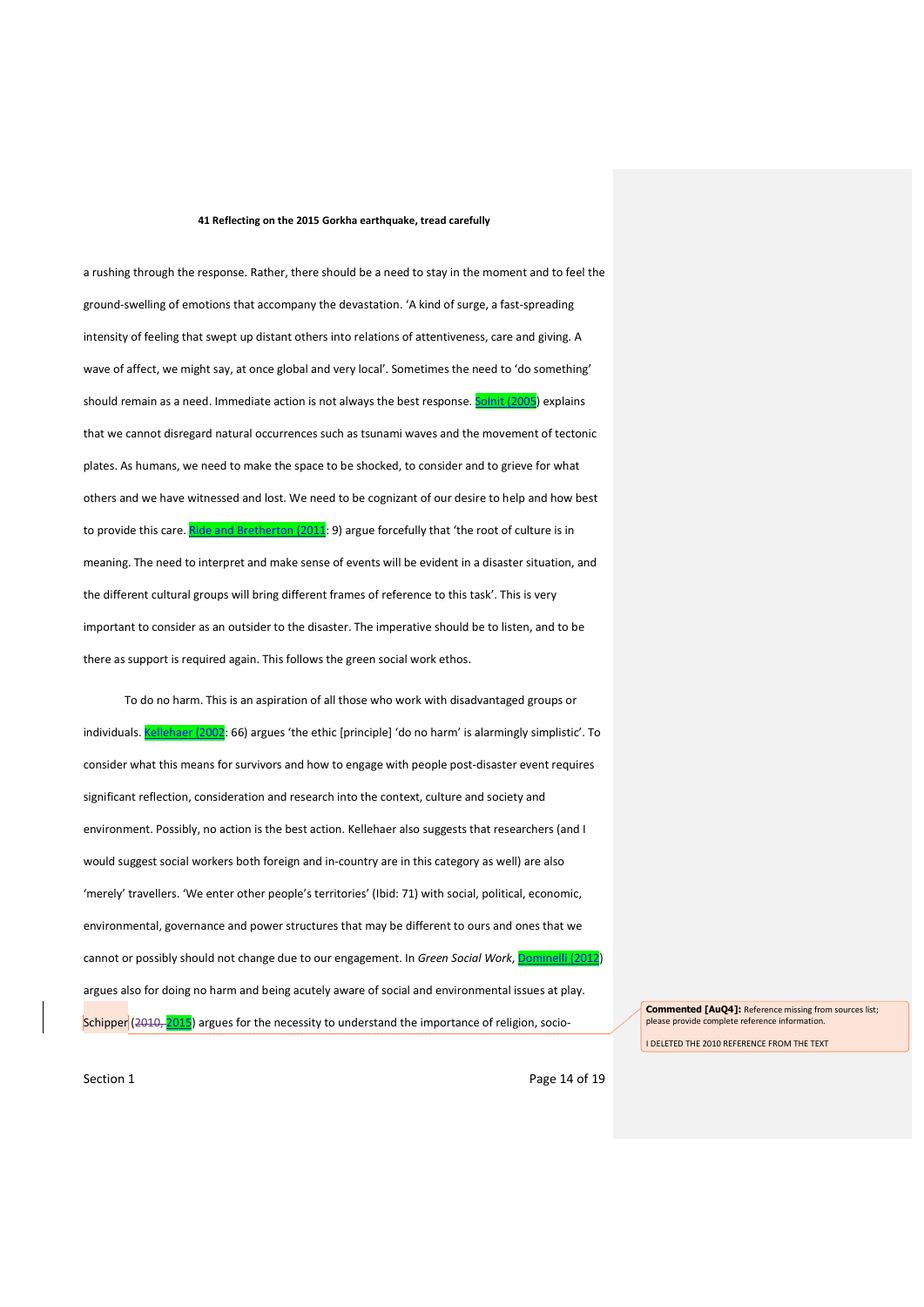cultural traditions and belief systems in their role of influencing perceptions and attitudes as well as behaviours and response to hazards. There are differences in perceptions of different cultures. Learning how different they are is important for an outsider.

Krüger et al.'s (2015) book, Cultures and Disasters; Understanding Cultural Framings in Disaster Risk Reduction, is a valuable resource in attempting to understand the role of culture in disasters. There is also research about the 'tyranny of Western expertise' (Marsella, 2010), arguing for locally based, culturally appropriate forms of social support and coping mechanisms. I have heard of Western psychosocial support being offered in Nepal post-earthquake. This is a new Western intervention in Nepal. Anecdotally, people are uncertain what to make of it. They are unsure if it is useful or not. 'Local knowledge regarding coping methods' (Crabtree 2015: 171) is essential to understand before Western forms of support are introduced. Research is needed to assess the benefits or damage caused by Western psychosocial support interventions post-earthquake.

ld (2005) strongly argues psychosocial interventions have been appropriately criticised for their cultural insensitivity and insufficient consideration of people who are focusing on the future and rebuilding their lives. Crabtree (2015: 171-172) explains that post-flooding in Bihar; displaced people living in camps received psychosocial support including yoga. 'Counselling, a western form of intervention, was both given and received by the villagers; those who did not receive psychosocial help stated that they would have appreciated it'. In Nepal, research is needed to assess its appropriateness and effectiveness.

After a devastating earthquake such as the one in Nepal, compassion is easily felt. In her book, Regarding the Pain of Others, **Sontag** suggests:

Compassion is an unstable emotion. It needs to be translated into action, or it withers. . . . The question is what to do with the feelings that have been aroused, the knowledge that has been communicated. If one feels that there is nothing 'we' can

Section 1 Page 15 of 19

Commented [AuQ5]: Reference missing from sources list; please provide complete reference information.

MARSELLA IS IN THE REFERENCES, SEE COMMENT 7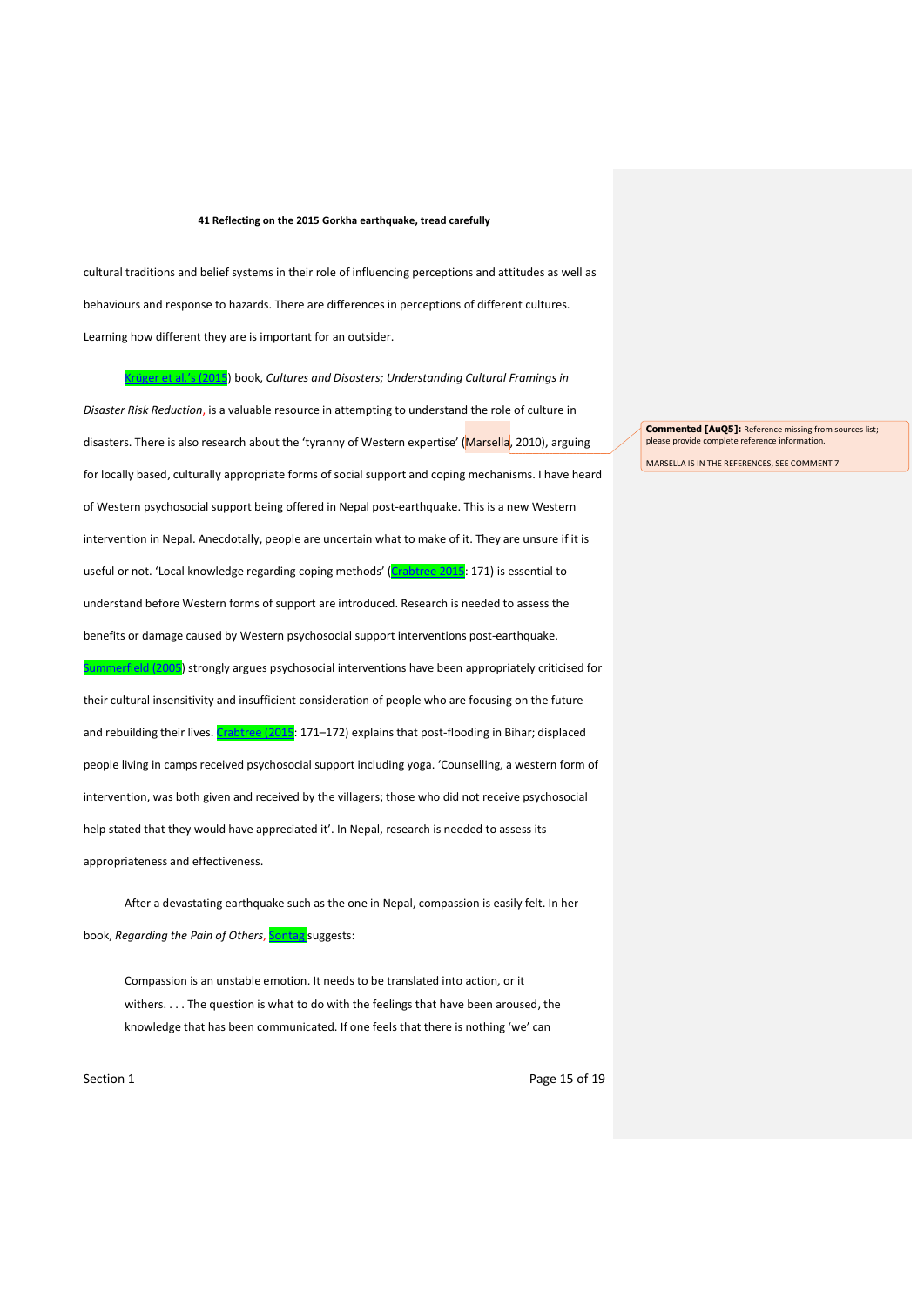do – but who is that 'we'? – and nothing 'they' can do either – and who are 'they'? – then one starts to get bored, cynical, apathetic.

From my experience, I would say to tread carefully. Following the principles of green social work (Dominelli, 2012) there is a necessity to understand nuance, the context in which the natural hazard occurred, and which subsequently became a disaster. In conclusion, the word disaster signifies a loss of guiding star. If there is any guidance from this chapter, it is this: Tread carefully. Sometimes no immediate response is the best response. Sometimes, reaching out and listening is best. People need to find their guiding star again on the basis of their culture, belief systems, support systems and lastly, in the midst of the uncertain earth.

# References

Aldrich, D. P. (2012). Building resilience: Social capital in post-disaster recovery. Chicago, The University of Chicago Press.

Bankoff, G. (2007). Dangers to going it alone: social capital and the origins of community resilience in the Philippines. Continuity and Change. [Online] 22(2), 327.

doi:10.1017/S0268416007006315

Blanchot, M. (1995). The writing of the disaster: L'écriture du désastre. Lincoln, University of Nebraska Press.

Clark, N. (2011). Inhuman nature: sociable life on a dynamic planet. In Theory, culture and society. Los Angeles:  London, SAGE.

Crabtree, A. (2015). Deep roots of nightmares. In F. Krüger, G. Bankoff, T. Cannon, B. Orlowski, et al. (Eds.). Cultures and disasters: understanding cultural framings in disaster risk reduction.

Section 1 Page 16 of 19

Commented [CE6]: AU: Please provide missing editor name. THIS IS A BOOK

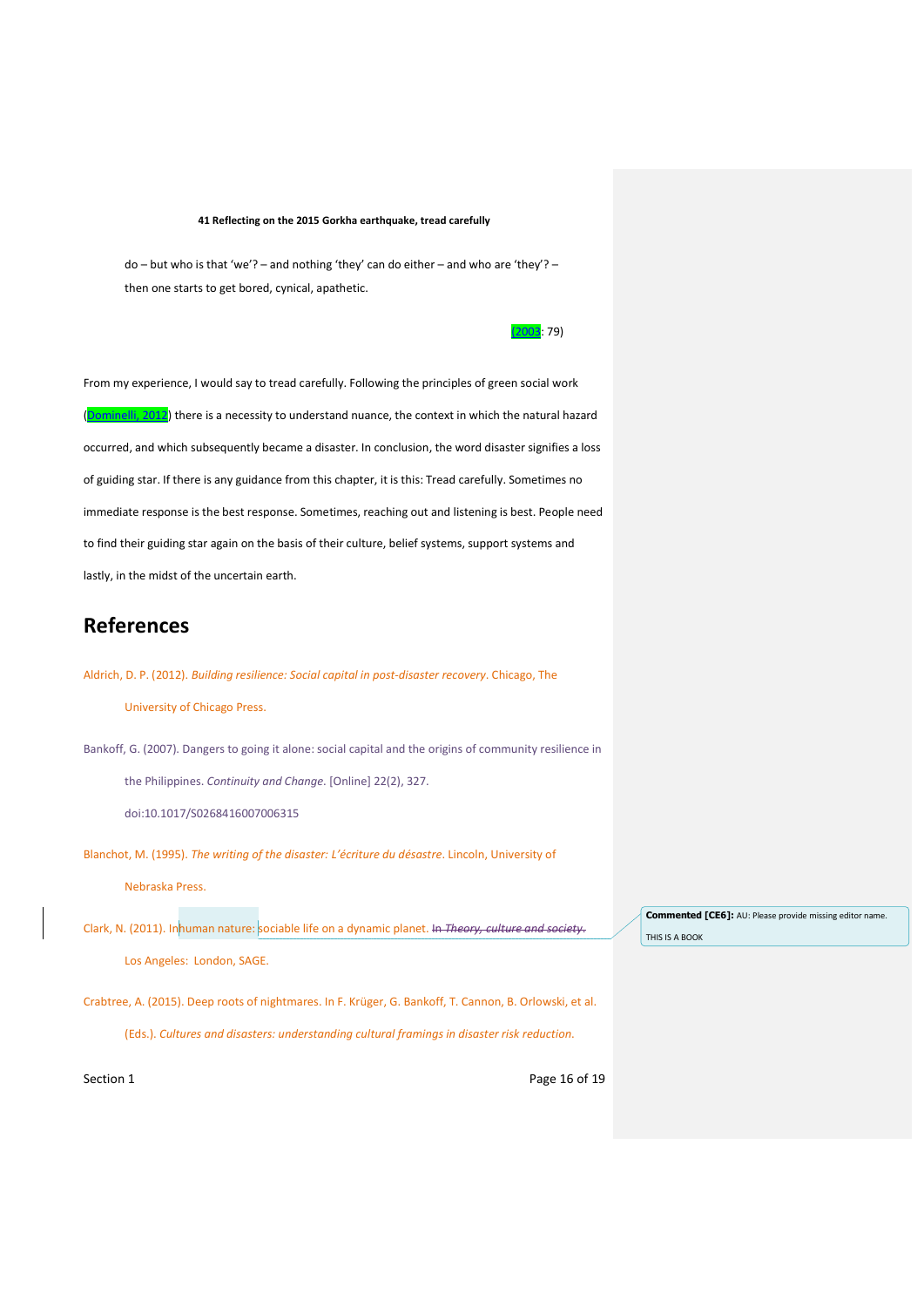Routledge studies in hazards, disaster risk and climate change. 1 Edition. London; New York, Routledge, Taylor and Francis Group. pp. 155–176.

Dominelli, L. (2012). Green social work. Cambridge, Polity Press.

Duffield, M. (2014). From immersion to simulation: Remote methodologies and the decline of area studies. Review of African Political Economy. [Online] 41 (sup1), S75–S94. doi:10.1080/03056244.2014.976366

England, K. V. L. (1994). Getting personal: Reflexivity, positionality, and feminist research. Professional Geographer, 46(1): 80–89.

Government of Nepal, Ministry of Home Affairs and Disaster Preparedness Network-Nepal (2015). Nepal disaster report 2015. [Online]. Ministry of Home Affairs (MoHA), Government of Nepal; and Disaster Preparedness Network-Nepal (DPNet-Nepal). Available on www.drrportal.gov.np/uploads/document/329.pdf (Accessed: 9 February 2017).

- Hewitt, K. (1998). Excluded perspectives in the social construction of disaster. In E. L. Quarantelli (Ed.), What is a disaster? Perspectives on the question. London : New York, Routledge. pp. 75–92.
- Hewitt, K. (2015). Framing disaster in the 'global village': cultures of rationality in risk, security and news. In F. Krüger, G. Bankoff, T. Cannon, B. Orlowski, et al. (Eds.). Cultures and disasters: Understanding cultural framings in disaster risk reduction. Routledge studies in hazards, disaster risk and climate change. 1 Edition. London; New York, Routledge, Taylor & Francis Group. pp. 19–36.
- Hyndman, J. (2011). Dual disasters: Humanitarian aid after the 2004 Tsunami. Sterling, VA, Kumarian Press.

Section 1 Page 17 of 19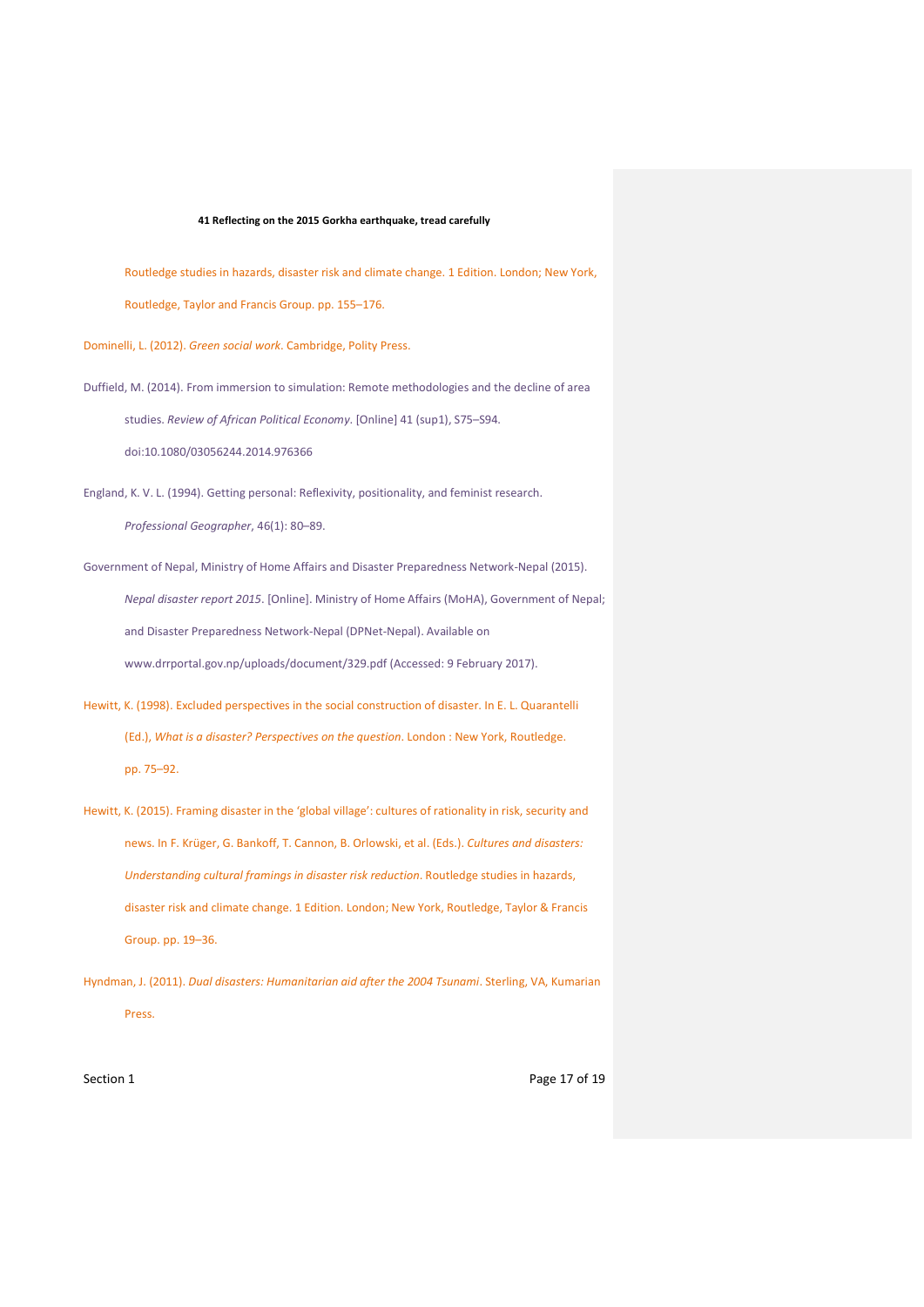- Kellehaer, A. (2002). Ethics and Social Research. In J. G. Perry (Ed.). Doing fieldwork: eight personal accounts of social research. Sydney, Australia, University of New South Wales Press. pp. 61– 73.
- Krüger, F., Bankoff, G., Cannon, T., Orlowski, B., et al. eds. (2015). Cultures and disasters: understanding cultural framings in disaster risk reduction. Routledge studies in hazards, disaster risk and climate change. 1 Edition. London; New York, Routledge, Taylor and Francis Group.

Lapham, L. H. ed. (2016). Lapham's quarterly, disaster. New York, American Agora Foundation.

- Marsella A. J. (2010<del>n.d.</del>). Ethnocultural aspects of PTSD: An overview of concepts, issues, and treatments. Traumatology, 16(4): 17–26.
- Mohanty C. T. (2003). Feminism without borders: decolonizing theory, practicing solidarity. Durham; London, Duke University Press.
- O'Keefe P., Westgate K. and Wisner B. (1976). Taking the naturalness out of natural disasters. Nature, 260, 566–567.
- Ride, A. and Bretherton, D. (2011). Community resilience in natural disasters. 1st ed. New York, NY, Palgrave Macmillan.
- Rigg, J., Lawt, L., Tan-Mullins, M. and Grundy-Warr, C. (2005). The Indian Ocean Tsunami: Socioeconomic impacts in Thailand. The Geographical Journal, 171(4): 374–379.
- Ruszczyk, H. A. (2015a). Nepal earthquake Durham Geography Postgraduates. [Online]. Available on http://community.dur.ac.uk/geopad/nepal-earthquake-day-1/ (Accessed: 17 March 2017).
- Ruszczyk, H. A. (2015b). Returning home from Nepal Durham Geography Postgraduates. [Online]. Available on http://community.dur.ac.uk/geopad/2015/04/ (Accessed 17 March 2017).

Section 1 Page 18 of 19

Commented [AuQ7]: In-text citation missing; please indicate intext placement or mark for deletion.

I HAVE CORRECTED THIS.

Commented [AuQ8]: In-text citation missing; please indicate intext placement or mark for deletion.

MOHANTY IS ON PAGE 11